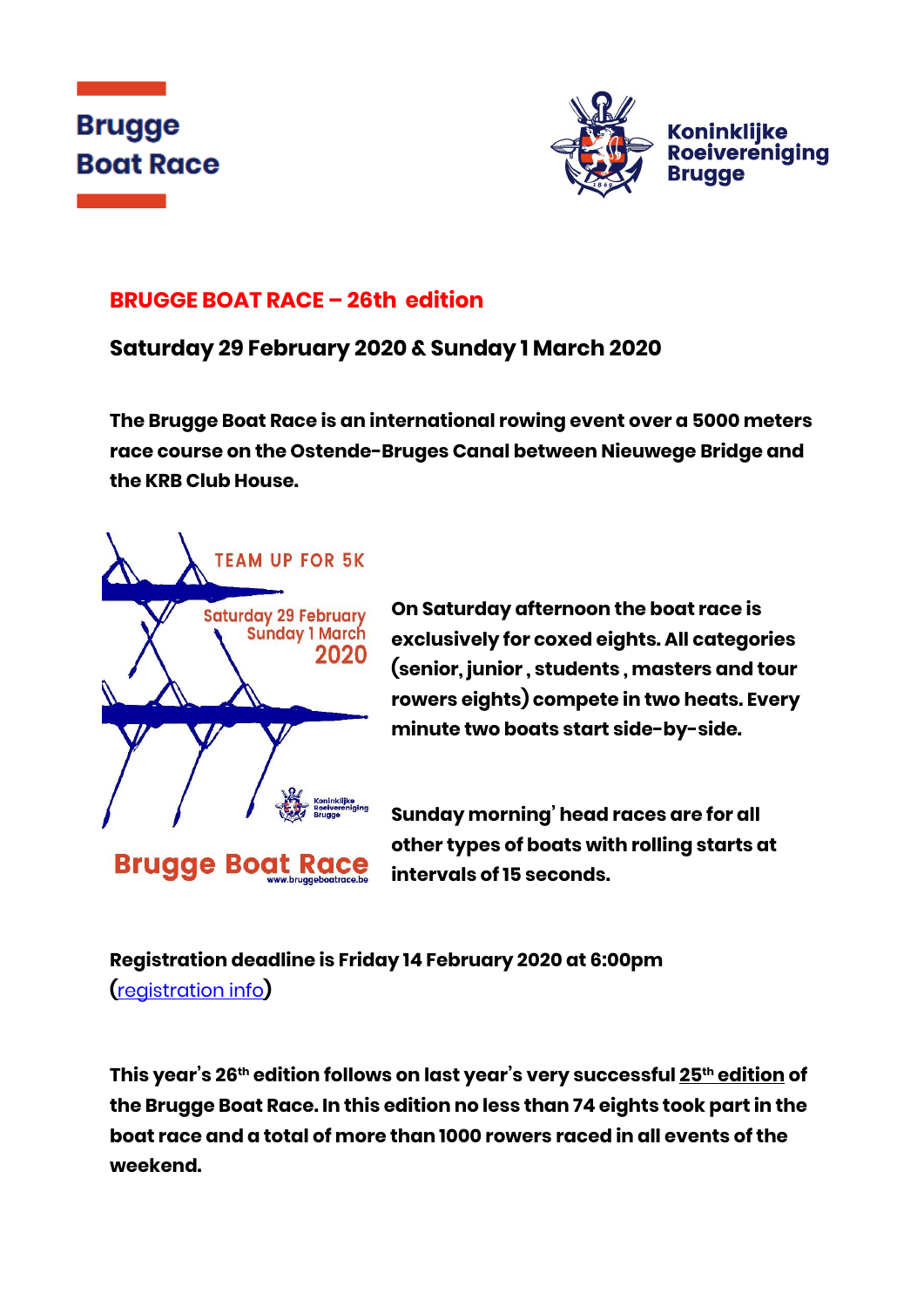# **Brugge Boat Race**



# **Type of Event**

- Saturday: Eights only Boat Race 5Km side-by-side starts
- Sunday: Head Race 5Km all other types of boats individual starts

#### **Events offered**

- Seniors, Students and Juniors
- Masters and Mixed handicap races

## **Website**

[www.bruggeboatrace.be](http://www.bruggeboatrace.be/)

## **Organising Committee**

Koninklijke Roeivereniging Brugge vzw [www.KRBrugge.be](http://www.krbrugge.be/)

# **Contact Information**

Email: [info@bruggeboatrace.be](mailto:info@bruggeboatrace.be) Tel: +32 50 317 002 Address: Waggelwater 4, BE-8200 St-Andries-Brugge, Belgium [\(Google Map](https://goo.gl/maps/zeFa9iHXiGu) link [https://goo.gl/maps/zeFa9iHXiGu\)](https://goo.gl/maps/zeFa9iHXiGu)